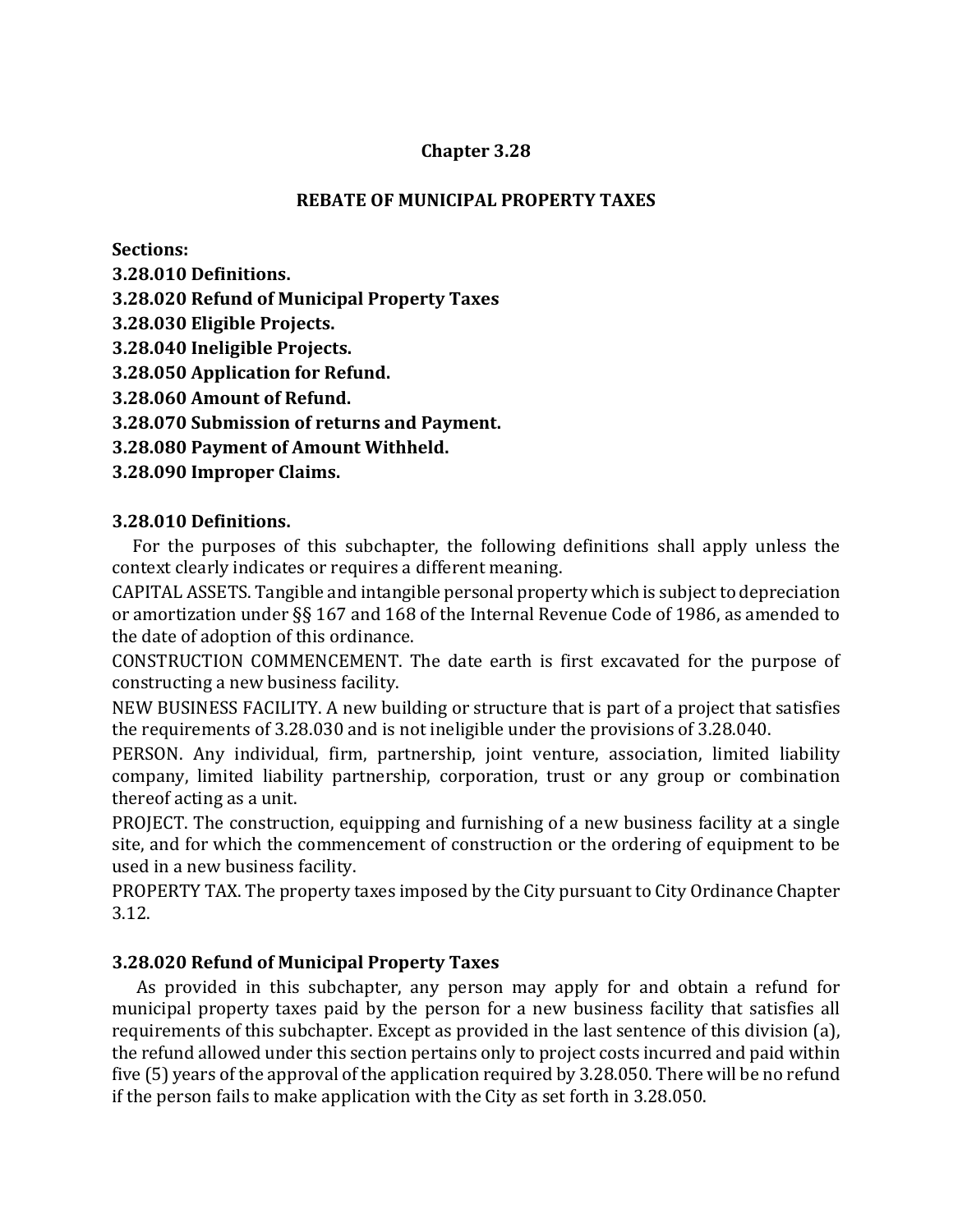- A. Any new industrial structure, including a power generation facility, or an addition to an existing structure pursuant to SDCL § 10-6-35.2(2).
- B. Any new commercial structure, or any addition to an existing structure, except a commercial residential structure as described in SDCL § 10-6-35.2(5) pursuant to SDCL § 10-6-35.2(4).

### **3.28.030 Eligible Projects.**

No refund may be made unless:

- A. The project includes new construction that adds at least Three Million and No/100 Dollars (\$3,000,000) in taxable value to the city's property tax base, or an investment in non-realty capital assets of not less than Six Million and No/100 Dollars (\$6,000,000), or if the combination of new construction and non-realty capital assets exceeds Six Million and No/100 Dollars (\$6,000,000); and
- B. The facility is used directly in:
	- 1. The manufacture or processing or fabricating or compounding of personal property which is intended to be sold or leased for final use consumption; or
	- 2. Research and development in the:
	- a) Social sciences;
	- b) Humanities; and
		- c) Physical, engineering and life sciences as those terms are defined by 2002 NAICS.
- C. The person makes application for the refund from the City as set forth in 3.28.050; and
- D. The project is not ineligible under 3.28.040.

# **3.28.040 Ineligible Projects.**

A project shall not be eligible for tax refunds under this subchapter if it is:

- A. Used predominantly for the sale of products at retail to individual consumers;
- B. Used predominantly for residential housing or transient lodging;
- C. Used predominantly to provide health care services; or
- D. Not subject to ad valorem real property taxation or equivalent taxes measured by gross receipts.

# **3.28.050 Application for Refund.**

 Any person desiring to claim a refund pursuant to this subchapter shall make application to the City prior to the earlier of the construction commencement or the ordering of equipment to be used in a new business facility. Should extenuating circumstances exist, the City Council may waive this requirement. The application shall be submitted on a form prescribed by the City. A separate application shall be submitted for each project. A receipt showing that the property taxes have been paid must be submitted along with the application for the refund. Upon the City's approval of the application by the City Council, the